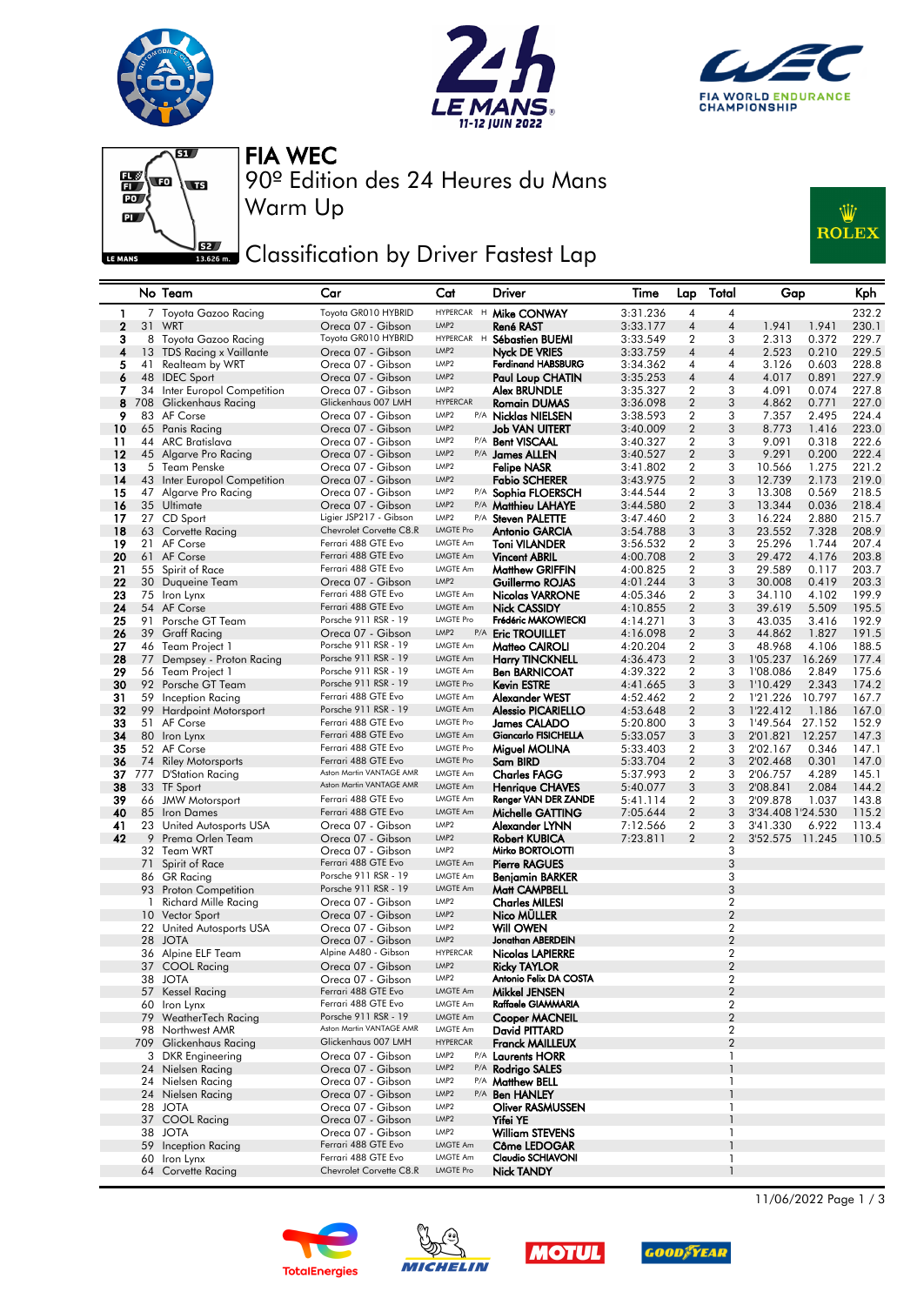







Warm Up

90º Edition des 24 Heures du Mans FIA WEC

## **JEE** Classification by Driver Fastest Lap



|    | No Team                                              | Car                                      | Cat                                  | Driver                                        | Time | Lap | Total | Gap | Kph |
|----|------------------------------------------------------|------------------------------------------|--------------------------------------|-----------------------------------------------|------|-----|-------|-----|-----|
|    | 79 WeatherTech Racing                                | Porsche 911 RSR - 19                     | LMGTE Am                             | Julien ANDLAUER                               |      |     | 1     |     |     |
|    | 88 Dempsey - Proton Racing                           | Porsche 911 RSR - 19                     | <b>LMGTE Am</b>                      | Maxwell ROOT                                  |      |     |       |     |     |
| 1  | <b>Richard Mille Racing</b>                          | Oreca 07 - Gibson                        | LMP <sub>2</sub>                     | <b>Sébastien OGIER</b>                        |      |     |       |     |     |
|    | <b>Richard Mille Racing</b>                          | Oreca 07 - Gibson                        | LMP <sub>2</sub>                     | Lilou WADOUX                                  |      |     |       |     |     |
|    | 3 DKR Engineering                                    | Oreca 07 - Gibson                        | LMP <sub>2</sub>                     | P/A <b>Jean GLORIEUX</b>                      |      |     |       |     |     |
| 3  | <b>DKR</b> Engineering                               | Oreca 07 - Gibson                        | LMP <sub>2</sub>                     | P/A Alexandre COUGNAUD                        |      |     |       |     |     |
|    | 5 Team Penske                                        | Oreca 07 - Gibson                        | LMP <sub>2</sub>                     | <b>Emmanuel COLLARD</b>                       |      |     |       |     |     |
|    | 5 Team Penske                                        | Oreca 07 - Gibson                        | LMP <sub>2</sub>                     | Dane CAMERON                                  |      |     |       |     |     |
|    | 7 Toyota Gazoo Racing                                | Toyota GR010 HYBRID                      | HYPERCAR H                           | Kamui KOBAYASHI                               |      |     |       |     |     |
|    | 7 Toyota Gazoo Racing                                | Toyota GR010 HYBRID                      | HYPERCAR H                           | <b>Jose Maria LOPEZ</b>                       |      |     |       |     |     |
|    | 8 Toyota Gazoo Racing                                | Toyota GR010 HYBRID                      | HYPERCAR H                           | <b>Brendon HARTLEY</b>                        |      |     |       |     |     |
| 8  | Toyota Gazoo Racing                                  | Toyota GR010 HYBRID                      | HYPERCAR H                           | <b>Ryo HIRAKAWA</b>                           |      |     |       |     |     |
|    | 9 Prema Orlen Team                                   | Oreca 07 - Gibson                        | LMP <sub>2</sub>                     | Lorenzo COLOMBO                               |      |     |       |     |     |
| 9  | Prema Orlen Team                                     | Oreca 07 - Gibson                        | LMP <sub>2</sub>                     | Louis DELETRAZ                                |      |     |       |     |     |
|    | 10 Vector Sport                                      | Oreca 07 - Gibson                        | LMP <sub>2</sub>                     | Ryan CULLEN                                   |      |     |       |     |     |
|    | 10 Vector Sport                                      | Oreca 07 - Gibson                        | LMP <sub>2</sub>                     | <b>Sébastien BOURDAIS</b>                     |      |     |       |     |     |
|    | 13 TDS Racing x Vaillante                            | Oreca 07 - Gibson                        | LMP <sub>2</sub>                     | Tijmen VAN DER HELM                           |      |     |       |     |     |
|    | 13 TDS Racing x Vaillante                            | Oreca 07 - Gibson<br>Ferrari 488 GTE Evo | LMP <sub>2</sub><br><b>LMGTE Am</b>  | Mathias BECHE                                 |      |     |       |     |     |
|    | 21 AF Corse                                          | Ferrari 488 GTE Evo                      | <b>LMGTE Am</b>                      | Simon MANN                                    |      |     |       |     |     |
|    | 21 AF Corse                                          | Oreca 07 - Gibson                        | LMP2                                 | Christoph ULRICH<br><b>Filipe ALBUQUERQUE</b> |      |     |       |     |     |
|    | 22 United Autosports USA                             | Oreca 07 - Gibson                        | LMP <sub>2</sub>                     |                                               |      |     |       |     |     |
|    | 22 United Autosports USA<br>23 United Autosports USA | Oreca 07 - Gibson                        | LMP <sub>2</sub>                     | Philip HANSON<br>Oliver JARVIS                |      |     |       |     |     |
|    | 23 United Autosports USA                             | Oreca 07 - Gibson                        | LMP <sub>2</sub>                     | Joshua PIERSON                                |      |     |       |     |     |
|    | 27 CD Sport                                          | Ligier JSP217 - Gibson                   | LMP <sub>2</sub>                     | P/A Christophe CRESP                          |      |     |       |     |     |
|    | 27 CD Sport                                          | Ligier JSP217 - Gibson                   | LMP <sub>2</sub>                     | P/A Michael JENSEN                            |      |     |       |     |     |
|    | 28 JOTA                                              | Oreca 07 - Gibson                        | LMP <sub>2</sub>                     | <b>Edward JONES</b>                           |      |     |       |     |     |
|    | 30 Duaueine Team                                     | Oreca 07 - Gibson                        | LMP <sub>2</sub>                     | <b>Reshad DE GERUS</b>                        |      |     |       |     |     |
|    | 30 Duqueine Team                                     | Oreca 07 - Gibson                        | LMP <sub>2</sub>                     | <b>Richard BRADLEY</b>                        |      |     |       |     |     |
|    | 31 WRT                                               | Oreca 07 - Gibson                        | LMP <sub>2</sub>                     | Sean GELAEL                                   |      |     |       |     |     |
|    | 31 WRT                                               | Oreca 07 - Gibson                        | LMP <sub>2</sub>                     | Robin FRIJNS                                  |      |     |       |     |     |
|    | 32 Team WRT                                          | Oreca 07 - Gibson                        | LMP <sub>2</sub>                     | <b>Dries VANTHOOR</b>                         |      |     |       |     |     |
|    | 32 Team WRT                                          | Oreca 07 - Gibson                        | LMP <sub>2</sub>                     | <b>Rolf INEICHEN</b>                          |      |     |       |     |     |
|    | 33 TF Sport                                          | Aston Martin VANTAGE AMR                 | <b>LMGTE Am</b>                      | Marco SØRENSEN                                |      |     |       |     |     |
|    | 33 TF Sport                                          | Aston Martin VANTAGE AMR                 | <b>LMGTE Am</b>                      | <b>Ben KEATING</b>                            |      |     |       |     |     |
|    | 34 Inter Europol Competition                         | Oreca 07 - Gibson                        | LMP <sub>2</sub>                     | Jakub SMIECHOWSKI                             |      |     |       |     |     |
|    | 34 Inter Europol Competition                         | Oreca 07 - Gibson                        | LMP <sub>2</sub>                     | Esteban GUTIERREZ                             |      |     |       |     |     |
|    | 35 Ultimate                                          | Oreca 07 - Gibson                        | LMP <sub>2</sub>                     | P/A Jean-Baptiste LAHAYE                      |      |     |       |     |     |
|    | 35 Ultimate                                          | Oreca 07 - Gibson                        | LMP <sub>2</sub>                     | P/A François HERIAU                           |      |     |       |     |     |
|    | 36 Alpine ELF Team                                   | Alpine A480 - Gibson                     | <b>HYPERCAR</b>                      | <b>Matthieu VAXIVIERE</b>                     |      |     |       |     |     |
|    | 36 Alpine ELF Team                                   | Alpine A480 - Gibson                     | <b>HYPERCAR</b>                      | André NEGRAO                                  |      |     |       |     |     |
|    | 37 COOL Racing                                       | Oreca 07 - Gibson                        | LMP <sub>2</sub>                     | Niklas KRUETTEN                               |      |     |       |     |     |
|    | 38 JOTA                                              | Oreca 07 - Gibson                        | LMP <sub>2</sub>                     | Roberto GONZALEZ                              |      |     |       |     |     |
|    | 39 Graff Racing                                      | Oreca 07 - Gibson                        | LMP <sub>2</sub>                     | P/A David DROUX                               |      |     |       |     |     |
|    | 39 Graff Racing                                      | Oreca 07 - Gibson                        | LMP <sub>2</sub>                     | P/A Sébastien PAGE                            |      |     |       |     |     |
| 41 | Realteam by WRT                                      | Oreca 07 - Gibson                        | LMP <sub>2</sub>                     | Rui ANDRADE                                   |      |     |       |     |     |
| 41 | Realteam by WRT                                      | Oreca 07 - Gibson                        | LMP <sub>2</sub>                     | Norman NATO<br>David HEINEMEIER-HANSSON       |      |     |       |     |     |
| 43 | Inter Europol Competition                            | Oreca 07 - Gibson                        | LMP <sub>2</sub><br>LMP <sub>2</sub> |                                               |      |     |       |     |     |
|    | 43 Inter Europol Competition                         | Oreca 07 - Gibson                        | LMP <sub>2</sub>                     | Pietro FITTIPALDI                             |      |     |       |     |     |
|    | 44 ARC Bratislava<br>44 ARC Bratislava               | Oreca 07 - Gibson<br>Oreca 07 - Gibson   | LMP <sub>2</sub>                     | P/A Tristan VAUTIER<br>P/A Miroslav KONOPKA   |      |     |       |     |     |
|    | 45 Algarve Pro Racing                                | Oreca 07 - Gibson                        | LMP <sub>2</sub>                     | P/A Steven THOMAS                             |      |     |       |     |     |
|    | 45 Algarve Pro Racing                                | Oreca 07 - Gibson                        | LMP <sub>2</sub>                     | P/A René BINDER                               |      |     |       |     |     |
|    | 46 Team Project 1                                    | Porsche 911 RSR - 19                     | LMGTE Am                             | Mikkel PEDERSEN                               |      |     |       |     |     |
|    | 46 Team Project 1                                    | Porsche 911 RSR - 19                     | LMGTE Am                             | <b>Nicolas LEUTWILER</b>                      |      |     |       |     |     |
|    | 47 Algarve Pro Racing                                | Oreca 07 - Gibson                        | LMP <sub>2</sub>                     | P/A John FALB                                 |      |     |       |     |     |
|    | 47 Algarve Pro Racing                                | Oreca 07 - Gibson                        | LMP2                                 | P/A <b>Jack AITKEN</b>                        |      |     |       |     |     |
|    | 48 IDEC Sport                                        | Oreca 07 - Gibson                        | LMP <sub>2</sub>                     | Paul LAFARGUE                                 |      |     |       |     |     |
|    | 48 IDEC Sport                                        | Oreca 07 - Gibson                        | LMP2                                 | <b>Patrick PILET</b>                          |      |     |       |     |     |
|    | 51 AF Corse                                          | Ferrari 488 GTE Evo                      | <b>LMGTE Pro</b>                     | <b>Alessandro PIER GUIDI</b>                  |      |     |       |     |     |
|    | 51 AF Corse                                          | Ferrari 488 GTE Evo                      | <b>LMGTE Pro</b>                     | <b>Daniel SERRA</b>                           |      |     |       |     |     |
|    | 52 AF Corse                                          | Ferrari 488 GTE Evo                      | <b>LMGTE Pro</b>                     | Davide RIGON                                  |      |     |       |     |     |
|    | 52 AF Corse                                          | Ferrari 488 GTE Evo                      | <b>LMGTE Pro</b>                     | Antonio FUOCO                                 |      |     |       |     |     |
|    | 54 AF Corse                                          | Ferrari 488 GTE Evo                      | LMGTE Am                             | Francesco CASTELLACCI                         |      |     |       |     |     |
|    | 54 AF Corse                                          | Ferrari 488 GTE Evo                      | <b>LMGTE Am</b>                      | <b>Thomas FLOHR</b>                           |      |     |       |     |     |
|    | 55 Spirit of Race                                    | Ferrari 488 GTE Evo                      | LMGTE Am                             | <b>David PEREL</b>                            |      |     |       |     |     |
|    | 55 Spirit of Race                                    | Ferrari 488 GTE Evo                      | <b>LMGTE Am</b>                      | Duncan CAMERON                                |      |     |       |     |     |
|    | 56 Team Project 1                                    | Porsche 911 RSR - 19                     | LMGTE Am                             | <b>Oliver MILLROY</b>                         |      |     |       |     |     |









11/06/2022 Page 2 / 3